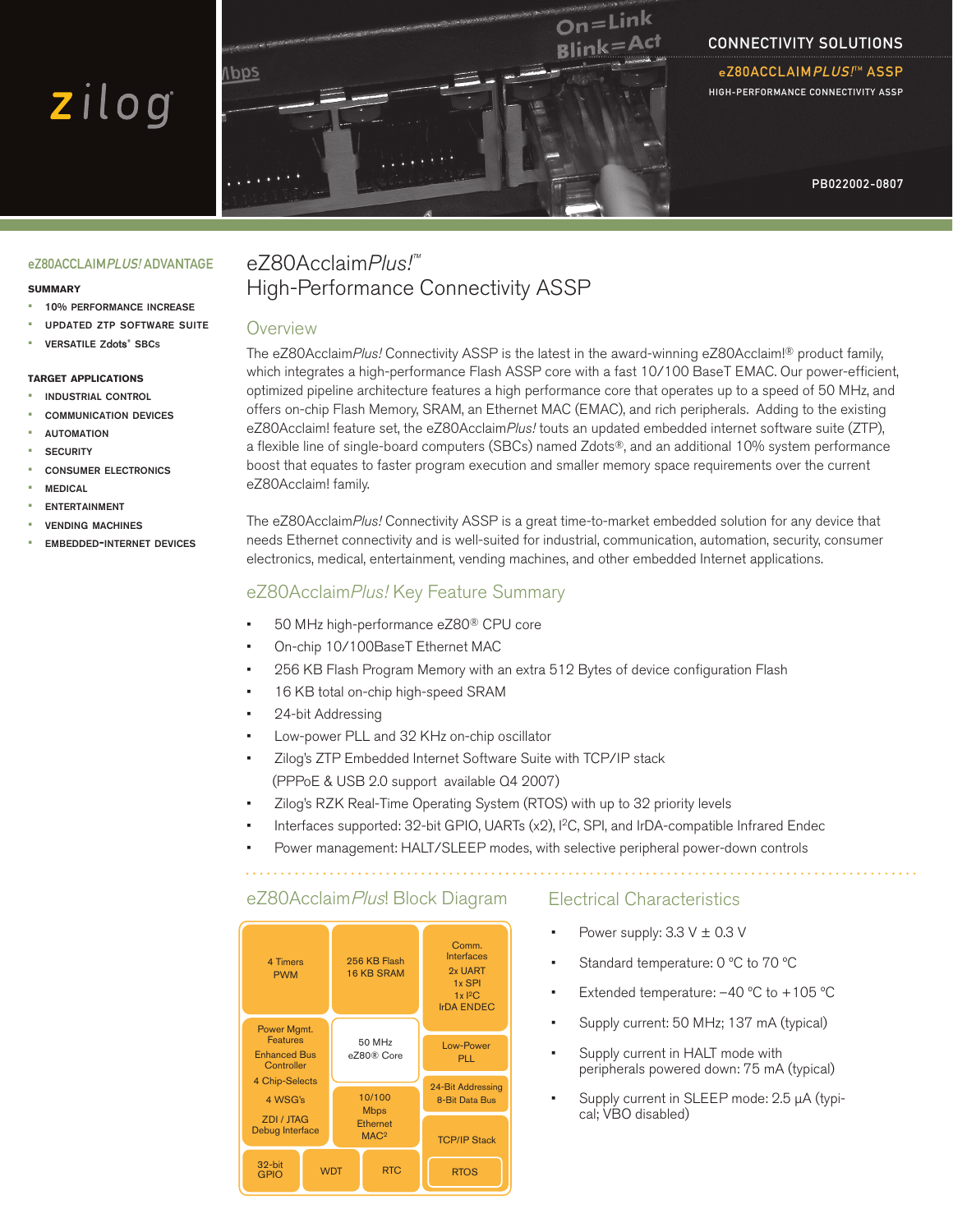# eZ80Acclaim*Plus!* ASSP Detailed Feature Set

#### ez80 cpu core

**key hardware features**

- ez80® cpu core
- on-chip flash memory • 10/100 baseT emac
- pll & on-chip oscillator

The eZ80 CPU operates either in Z80<sup>®</sup>-compatible (64 KB) mode or full 24-bit (16 MB) linear address mode. With increased clock speed and processor efficiency, the processing power of the eZ80 CPU core rivals the performance of many 16-bit microprocessors. The eZ80 CPU core improves on the world-famous Z80 architecture, and like the Z80, this core features dual bank registers for fast context switching.

Block transfer instructions with expanded repeat capability are also added to the eZ80® CPU. They provide high-performance data transfer similar to hardware DMAs.

#### on-chip flash memory

Like the original eZ80Acclaim!®, the eZ80Acclaim*Plus!* Connectivity ASSP features 256 KB of Flash Program Memory. A separate page of 512- bytes Flash Memory is also available for general device configuration data. Other on-chip memory features include:

- Single power supply operation
- Page erase feature; 2048 bytes/page
- Fast page erase and byte program operation
- 78 ns minimum read cycle
- Endurance: 10,000 write cycles (typical)
- Data retention for more than 100 years at room temperature

In addition, 16 KB of high-speed, re-locatable SRAM is available, and 8 KB is for general-purpose use. Another 8 KB is used by the EMAC for Ethernet operation, but is also user-accessible when Ethernet functionality is not required.

#### 10/100 baset ethernet mac (emac)

The Integrated IEEE 802.3 Ethernet controller has 8 KB of dynamically-configurable Tx/Rx frame buffer. It supports 10 Mbps and 100 Mbps, full duplex operation, and an industry-standard Media Independent Interface (MII) for simple connection to an external Physical Layer Interface (PHY) device.

The eZ80Acclaim*Plus!* family delivers high performance and overall cost effectiveness as an embedded network ASSP. High performance is achieved by optimizing the internal bus design of the eZ80® CPU with shared memories, dedicated Ethernet Tx/Rx DMAs, and Tx/Rx FIFOs. This bus design provides the highest data throughput over the Ethernet interface, yet requires minimum eZ80® CPU intervention and minimizes system loading.

#### pll and on-chip crystal oscillator

The eZ80Acclaim*Plus!* Connectivity ASSP features a low-power, programmable PLL that can be selected to generate the system clock. Taking the input from the on-chip crystal oscillator, the PLL generates system clock speeds up to 50 MHz from low-cost, low-frequency external crystals in the range of 1 MHz to 10 MHz.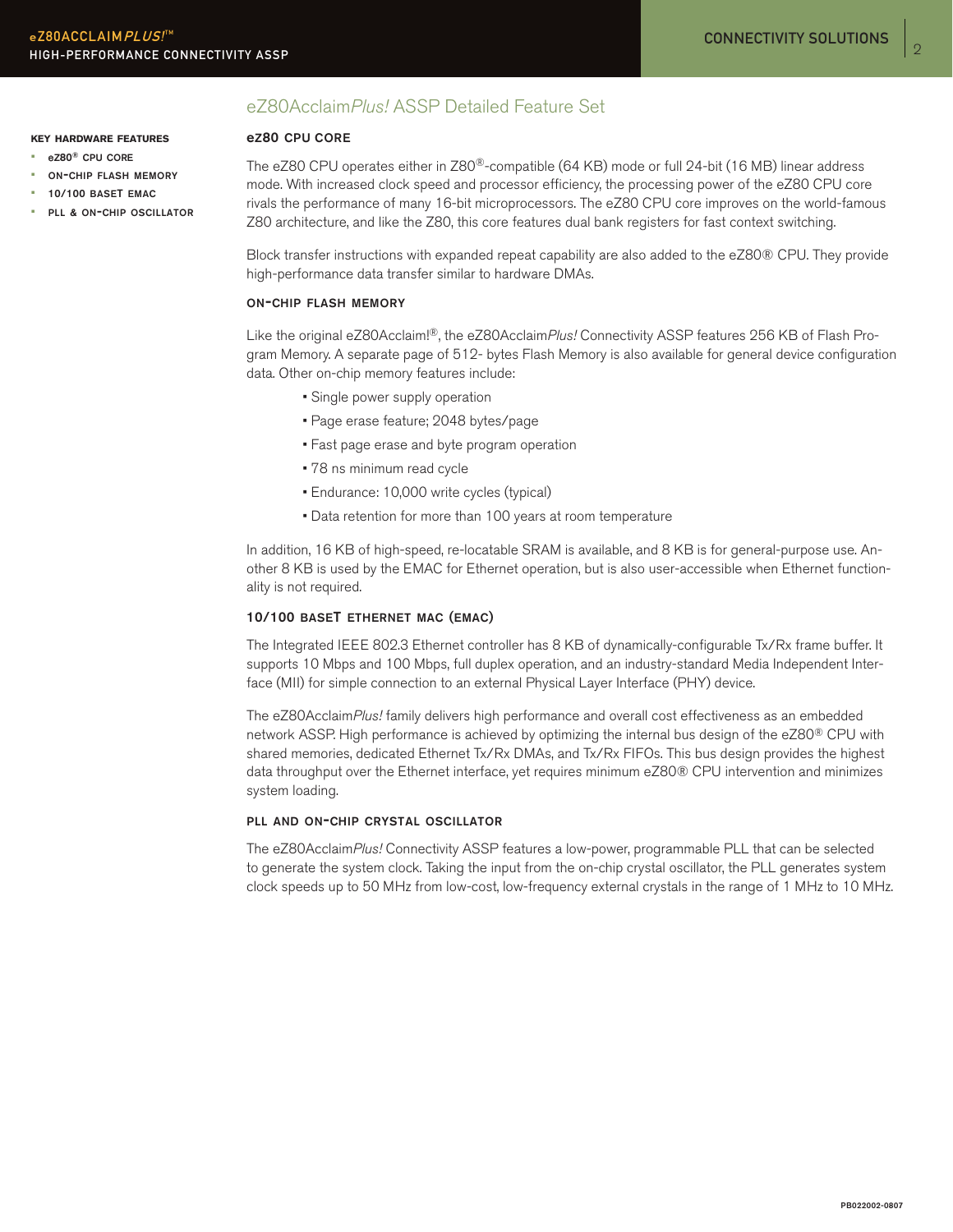## eZ80Acclaim Plus! ASSP Detailed Feature Set (continued...)

#### **key software features**

• zilog ztp software suite

• zilog rtos

#### ztp

Zilog's TCP/IP solution (ZTP) is an integrated, pre-emptive multitasking OS and TCP/IP protocol software suite optimized for embedded systems. ZTP includes Zilog's RZK RTOS, and works in conjunction with the award-winning eZ80Acclaim! product family of Flash microprocessors to provide standard network connectivity in a wide range of applications, including industrial control, automation, facility management, IP appliances, and remote systems communication. The ZTP software suite is optimized for low-cost systems, and offers fullfeature operating system services in addition to network services while occupying little program memory. User applications can be integrated with ZTP via an easy-to-use and well-documented Application Programming Interface (API).

The Internet standard for secure network communication is the Secured Socket Layer protocol (SSL). An optional SSL plug-in package for Zilog's TCP/IP software suite (ZTP) is available separately for the eZ80Acclaim! Flash products. To maintain export law compliance, a US version as well as an International version is available.

The ZTP software suite provides the following features:

- Industry standard, RFC compliant protocols
- Core protocols: IPv4, TCP, UDP, DHCP/BOOTP, ICMP, IGMP, ARP, RARP
- Additional protocols: HTTP, TFTP, SNMP, TELNET, SMTP, DNS, TIMEP, SNTP, PPP and HDLC
- Optional protocols: SSL server, SNMP V3 and HTTPS
- Interconnects: UART(x2),  $l^2C$ , SPI
	- FTP server and client services using an embedded Flash file system supporting multiple disk volumes
	- Local or remote runtime debugging OS command shell
	- Dynamic memory allocation support

#### zilog rtos

Zilog's real-time preemptive multitasking kernel, RZK, is designed for time-critical embedded applications. RZK is configurable, scalable, and modular in design; it provides a rich set of features via easy-to-use and welldocumented APIs. Additionally, RZK features are highly optimized to the stringent memory and performance requirements of embedded applications.

#### **available interfaces**

#### • jtag

- uarts
- 32-bit gpio
- ir encoder/decoder

# jtag interface

An IEEE 1149.1-compatible five-pin test access port (TAP) is provided to interface with the on-chip test logic defined by the IEEE standard. The TAP also includes Boundary Scan functions, and is used to control on-chip emulation/debugging capabilities. Some features include software break points, a 64-word trace buffer, complex break points using address and data masks, and cascadable triggers.

#### universal asynchronous receiver/transmitter

Each of the two UART channels contains a transmitter, a receiver, control logic/registers, and a Baud Rate Generator (BRG).

- The BRG produces a lower-frequency bit clock from the system clock. All standard baud rates up to 115 Kbps (and higher) are supported. •
- The UART module implements the logic required to support asynchronous communications, hardware flow control, and 9-bit character format. The module also contains separate 16-bytedeep transmit and receive FIFOs. •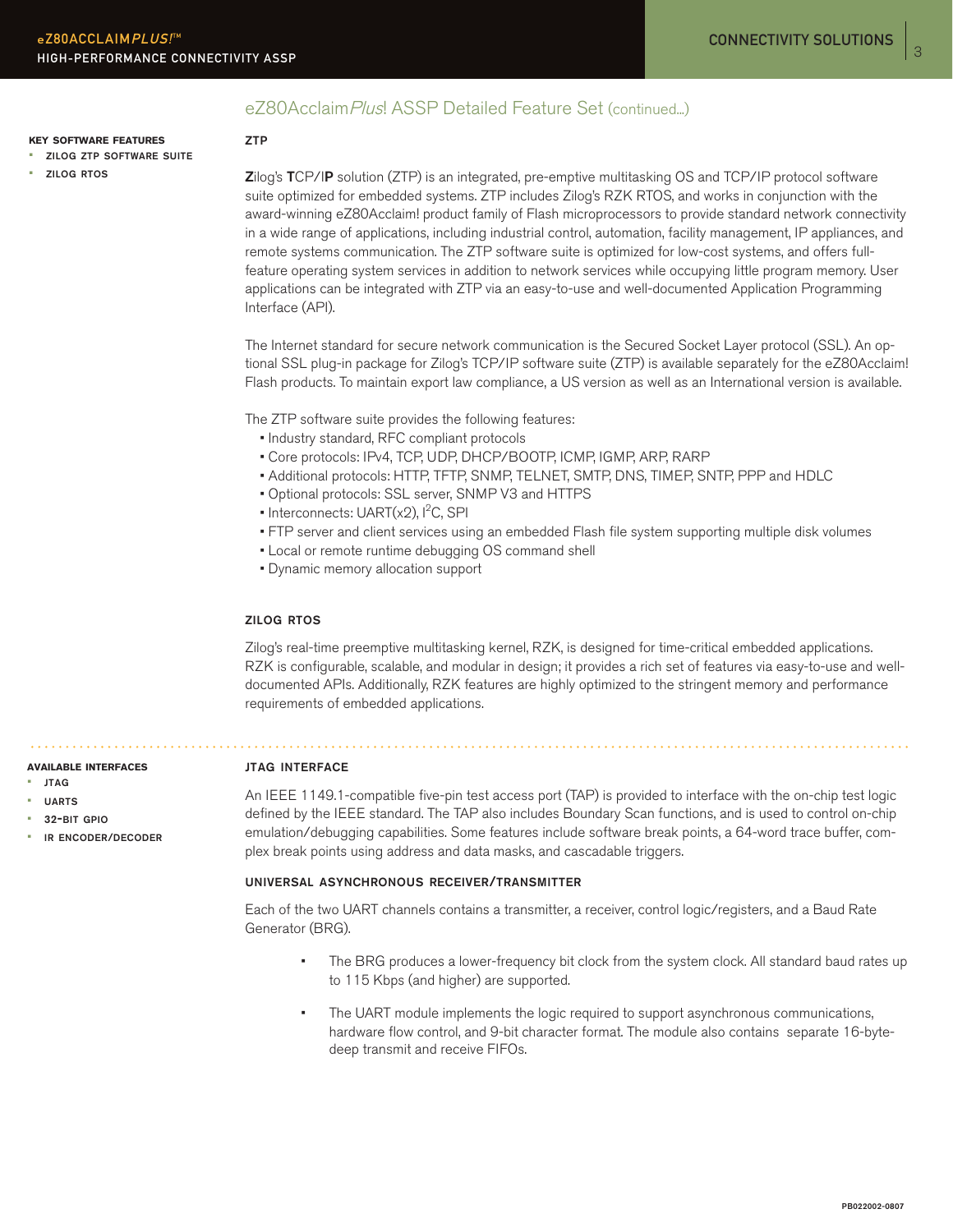$\overline{A}$ 

# eZ80Acclaim*Plus!* ASSP Detailed Feature Set (continued...)

#### general-purpose input/output

There are 32 bits of GPIO. All GPIO pins are individually programmable, and support the following I/O modes: input, output, open drain, open source, level-triggered interrupts (High or Low), edge-triggered interrupts (High or Low), dual edge-triggered interrupts, and alternate function. Eight of the output pins can sink 10 mA each (Port A), while 16 other pins feature Schmitt-trigger input buffers (Port B and Port C).

#### infrared encoder/decoder

- Supports IrDA SIR format •
- Operates seamlessly with on-chip UART •
- Interfaces with IrDA-compliant transceivers •
- Supports transmit/receive to 115 Kbps •

# eZ80Acclaim*Plus!* Power Management Capabilities

The eZ80Acclaim*Plus!* Connectivity ASSP supports several power management features. Two peripheral Power-Down Registers allow independent clock gating of on-chip peripherals under software control while operating under normal conditions. The eZ80® CPU writes to the control registers to disable the clock from driving any one of the peripherals while they are inactive. In addition, execution of the HALT instruction suspends the eZ80 CPU operation and eliminates the clock power associated with the eZ80 CPU core. Normal operation is restored via external and peripheral interrupts or hardware reset. Execution of a sleep (SLP) instruction provides the lowest power consumption. In SLEEP mode, only the on-chip RTC 32 KHz crystal oscillator remains active to drive the RTC and the WDT. Other peripherals, like the system clock and the primary oscillator, are disabled. The user can reset the device by RTC alarm, a WDT time-out, or hardware reset.

# Support Tools

The following development tools are available to program and debug the eZ80Acclaim*Plus!* ASSP:

#### **Hardware**

Zdots<sup>®</sup> SBC for the eZ80Acclaim*Plus!*<sup>™</sup> Connectivity ASSP •

> Zilog's Zdots® are compact, high-performance single board computers (SBCs) specially designed for the rapid development and deployment of embedded systems. Our Zdots SBCs can be a quick development solution in embedded proof of concepts, provides easy design flexibility, and can even be dropped into production-level systems for faster time-to-market. Dot all your innovative ideas with Zdots SBCs from Zilog!

- eZ80Acclaim!® Full Development Kit •
- eZ80Acclaim!® Cost-Effective Modular Development Kit •

#### **Software**

- Zilog TCP/IP (ZTP) Software Suite •
- Zilog RZK Real-Time Operating System (RTOS) •
- Full ANSI C-Compiler •
- Web Page-to-C Converter •
- Web Authoring Tools •
- Zilog Developer's Studio Integrated Development Environment (ZDS II IDE) including an assembler, linker, debugger, and simulator •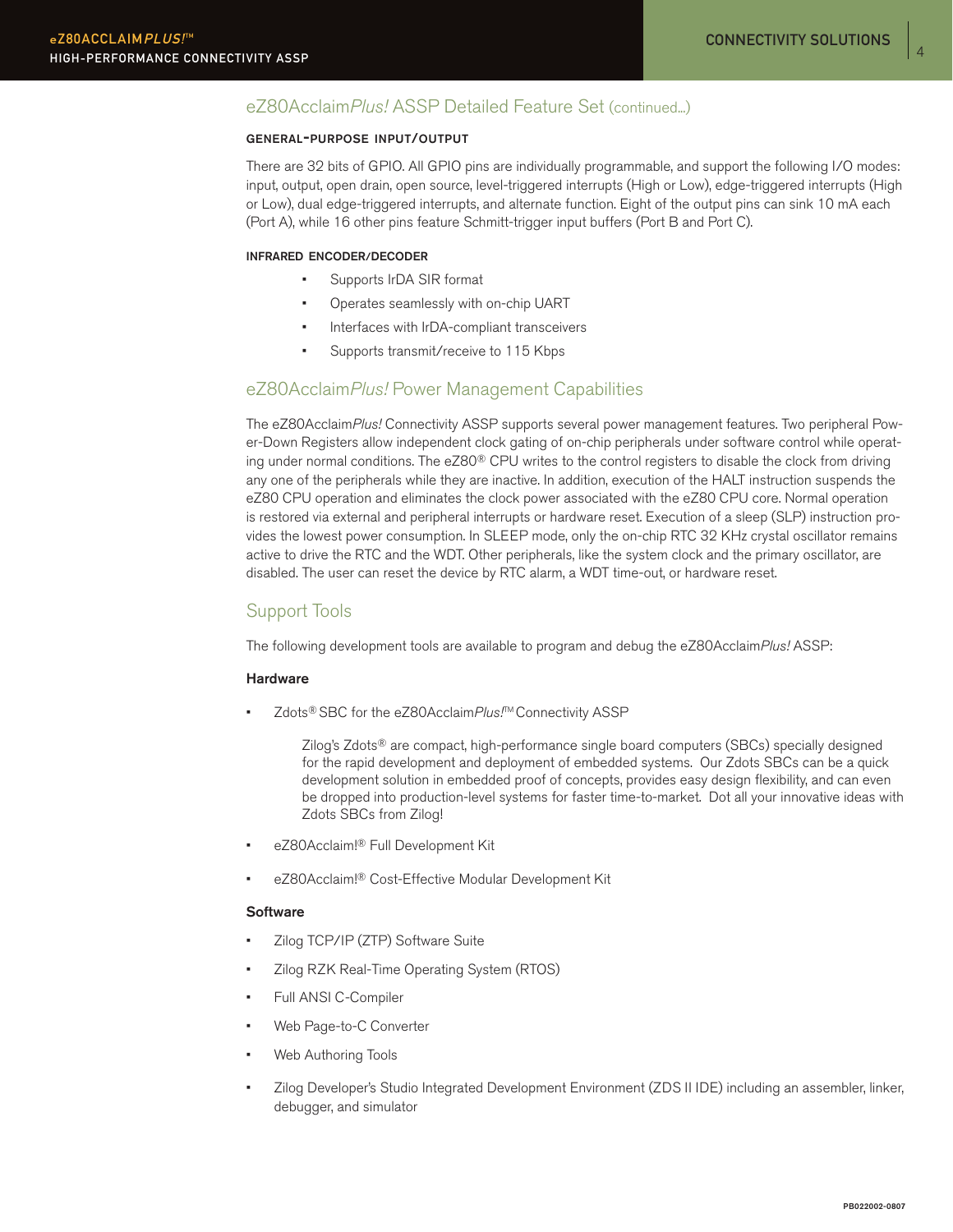# Ordering Information

Order the eZ80Acclaim!® and eZ80Acclaim*Plus!*TM from your local Zilog sales representative by using the part numbers below. For more information, or to download product collateral and/or software, please visit us at www.Zilog.com.

| <b>Part Number</b> | <b>Description</b>                   | Package  |
|--------------------|--------------------------------------|----------|
| eZ80F91AZA50SG     | 50 MHz; Standard Temperature         | 144-LQFP |
| eZ80F91AZA50EG     | 50 MHz; Extended Temperature         | 144-LQFP |
| eZ80F91NAA50SG     | 50 MHz; Standard Temperature         | 144-BGA  |
| eZ80F91NAA50EG     | 50 MHz; Extended Temperature         | 144-BGA  |
| eZ80F910300ZCOG    | eZ80Acclaim! Development Kit         |          |
| eZ80F910200KITG    | eZ80Acclaim! Modular Development Kit |          |
| eZ80F917050SBC     | Zdots® SBC for the eZ80AcclaimPlus!  |          |
| ZUSBSC00100ZACG    | USB Smart Cable Accessory Kit        |          |
| ZENETSC0100ZACG    | Ethernet Smart Cable Accessory Kit   |          |

# Documentation

The collateral referenced below is just a sample of the documentation available for the eZ80Acclaim*Plus!*  Connectivity ASSP. For a complete listing of all available application notes, product specifications, user manuals, and sample libraries, please visit us at www.Zilog.com/ez80acclaimplus.

| <b>Document Number</b> | <b>Description</b>                                                                              |
|------------------------|-------------------------------------------------------------------------------------------------|
| PS0270                 | eZ80AcclaimPlus! Product Specification                                                          |
| PS0261                 | Zdots <sup>®</sup> SBC for the eZ80Acclaim <i>Plus!</i> Connectivity ASSP Product Specification |